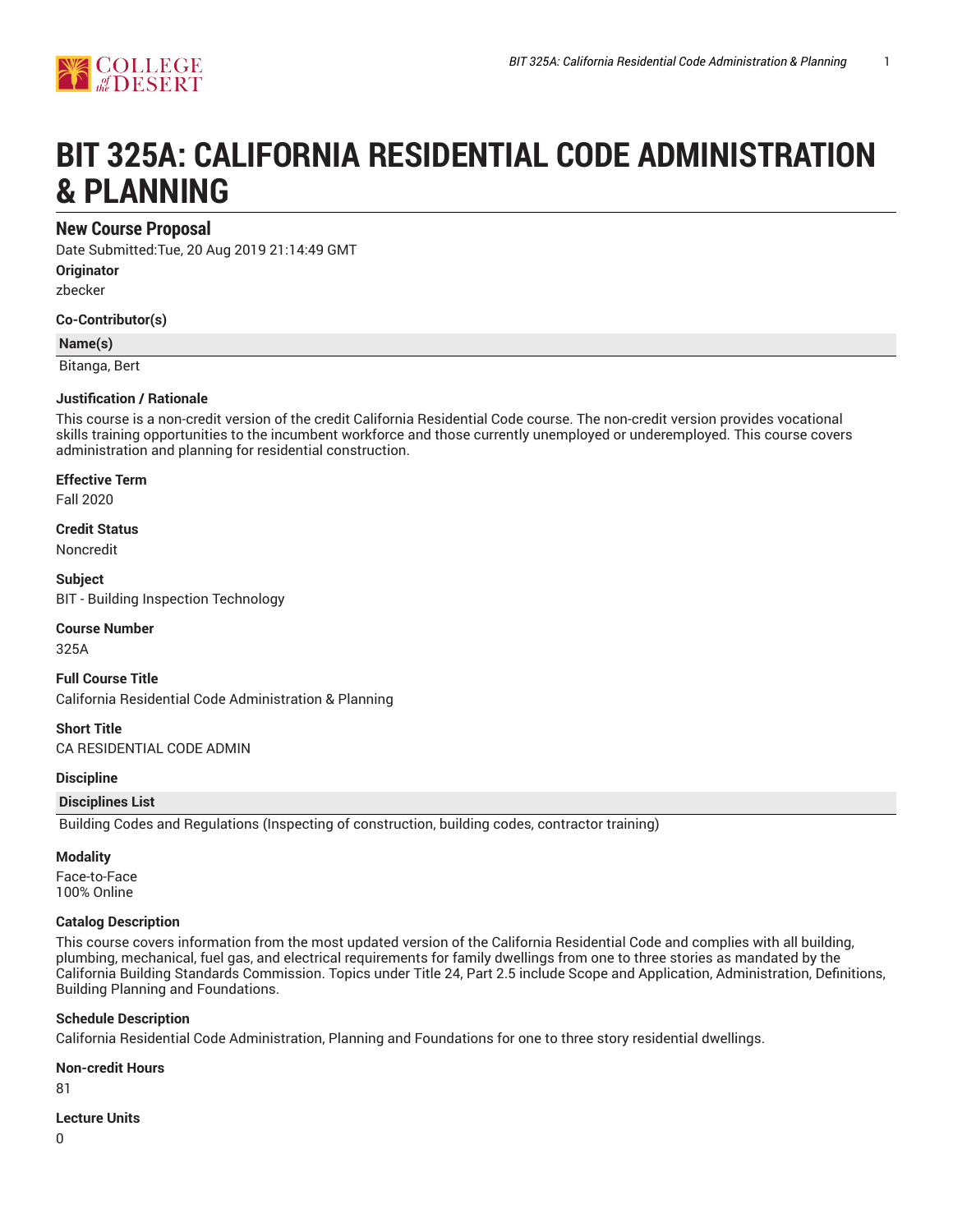

**Lab Units**

 $\Omega$ 

**In-class Hours** 27

**Out-of-class Hours**

54

# **Total Course Units**

0

**Total Semester Hours** 81

#### **Override Description**

Noncredit courses do not have lecture and lab. The out of class hours were adjusted to provide the same total as the equivalent credit course.

# **Required Text and Other Instructional Materials**

#### **Resource Type**

Book

#### **Author**

California Building Standards Commission

#### **Title**

California Residential Code

#### **City**

Sacramento, CA

#### **Publisher**

International Code Council

# **Year**

2019

#### **College Level**

Yes

# **Flesch-Kincaid Level** 12.4

**ISBN #** 9781609834586

# **Class Size Maximum**

28

# **Course Content**

- 1. Introduction.
- 2. Scope and Application.
- 3. California Administration and Certification process.
	- a. Department of Housing Community Development.
	- b. Local Enforcing Agency.
	- c. Permits, Fees, Applications and Inspections.
- 4. Administration.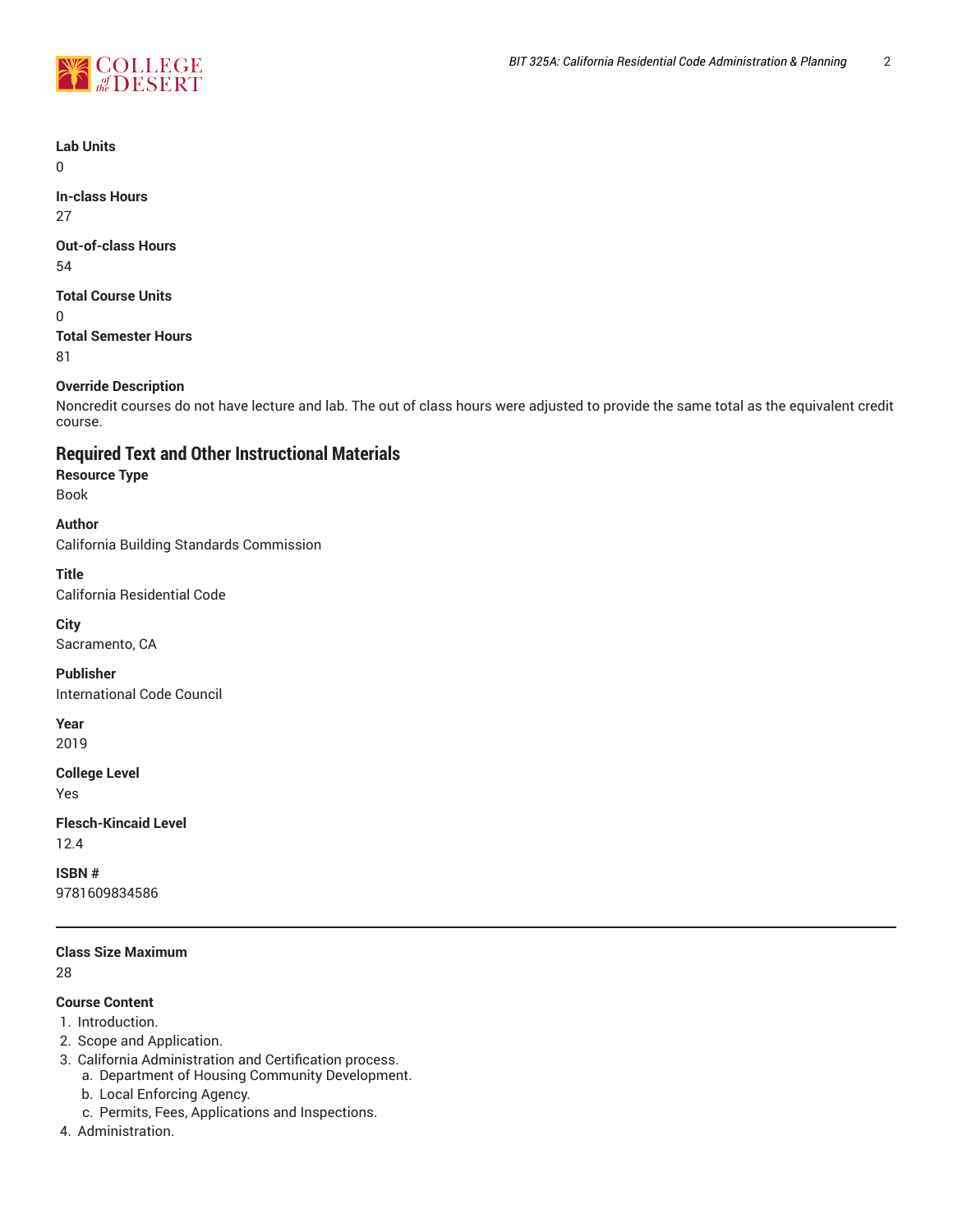

- a. Department of Building Safety.
- b. Duties and Powers of the Building Official.
- c. Permits.
- d. Construction Documents.
- e. Temporary Structures and Uses.
- f. Fees.
- g. Inspections.
- h. Certificate of Occupancy.
- i. Service Utilities.
- 5. Definitions.
- 6. Building Planning.
	- a. Site Drainage.
	- b. Design Criteria.
	- c. Fire-Resistant Construction.
	- d. Light, Ventilation and Heating.
	- e. Minimum Room Areas.
	- f. Glazing.
	- g. Garages and Carports.
	- h. Means of Egress.
	- i. Automatic Fire Sprinkler Systems.
	- j. Smoke Alarms.
	- k. Accessibility.
	- l. Solar Photovoltaic Panels/Modules.
- 7. Foundations.
	- a. Materials.
	- b. Footings.
	- c. Foundation and Retaining Walls.
	- d. Foundation Drainage.
	- e. Foundation Waterproofing and Dampproofing.

#### **Course Objectives**

|             | <b>Objectives</b>                                                                      |
|-------------|----------------------------------------------------------------------------------------|
| Objective 1 | Apply codes to building designs.                                                       |
| Objective 2 | Discuss the professional certification examination process.                            |
| Objective 3 | Discuss skills required for employment opportunities in the private or public sectors. |

#### **Student Learning Outcomes**

|           | Upon satisfactory completion of this course, students will be able to:          |
|-----------|---------------------------------------------------------------------------------|
| Outcome 1 | Describe the history of residential regulation in California and related codes. |
| Outcome 2 | Cite the California residential codes in construction, regulation, and design.  |
|           |                                                                                 |

# **Methods of Instruction**

| <b>Method</b>                      | Please provide a description or examples of how each instructional<br>method will be used in this course. |
|------------------------------------|-----------------------------------------------------------------------------------------------------------|
| <b>Discussion</b>                  | Classroom and group discussions of code applicable examples.                                              |
| Demonstration, Repetition/Practice | Discussion of applicable code example.                                                                    |
| Participation                      | Class discussion and questions.                                                                           |
| Lecture                            | Presentation of topic in context.                                                                         |
| <b>Methods of Evaluation</b>       |                                                                                                           |

| <b>Method</b>                                    | Please provide a description or examples of how<br>each evaluation method will be used in this course.                  | <b>Type of Assignment</b> |
|--------------------------------------------------|-------------------------------------------------------------------------------------------------------------------------|---------------------------|
| Presentations/student demonstration observations | Research code sections and examples out of class   In and Out of Class<br>and create a 10-minute in-class presentation. |                           |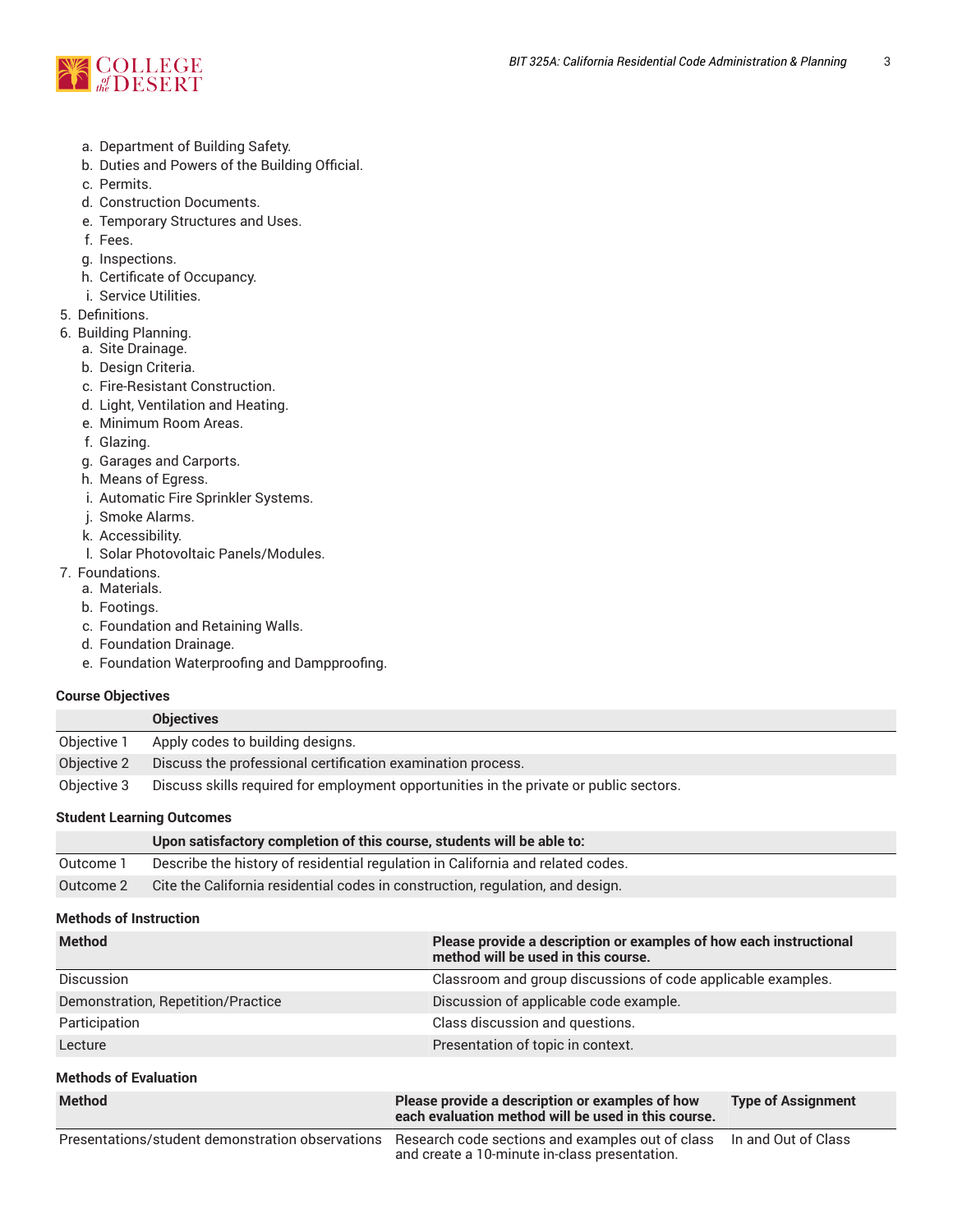

| Student participation/contribution       | Active participation in class and group discussions,<br>including evaluation of code example presentations.                                                       | In Class Only     |
|------------------------------------------|-------------------------------------------------------------------------------------------------------------------------------------------------------------------|-------------------|
| Mid-term and final evaluations           | Comprehensive exams covering the residential<br>building codes. Exam may be a project completed<br>out-of-class or a multiple choice exam completed in-<br>class. | In Class Only     |
| Tests/Quizzes/Examinations               | Quizzes on each code topic to be completed out-of- In and Out of Class<br>class with discussion of correct answers completed<br>in-class.                         |                   |
| Group activity participation/observation | Group observation and critique of peer code<br>example presentations.                                                                                             | In Class Only     |
| Other                                    | Out-of-class hours will be accounted for<br>electronically through the learning management<br>system.                                                             | Out of Class Only |

#### **Assignments**

#### **Other In-class Assignments**

- 1. Presentation of class subjects and materials.
- 2. Review code sections.
- 3. Evaluate examples of code applications.
- 4. Present research projects.
- 5. Critique content of presentations.

#### **Other Out-of-class Assignments**

- 1. Reading assignments of codes and handouts.
- 2. Visit construction sites.
- 3. Review code sections presented in class.
- 4. Research code sections and applications to plan check and construction.

#### **Grade Methods**

Pass/No Pass Only

# **Distance Education Checklist**

# **Instructional Materials and Resources**

If you use any other technologies in addition to the college LMS, what other technologies will you use and how are you ensuring **student data security?**

The college LMS will be the only technology used to hold student data.

# **Effective Student/Faculty Contact**

#### Which of the following methods of regular, timely, and effective student/faculty contact will be used in this course?

#### **Within Course Management System:**

Timely feedback and return of student work as specified in the syllabus Discussion forums with substantive instructor participation Chat room/instant messaging Regular virtual office hours Online quizzes and examinations Weekly announcements

#### **External to Course Management System:**

Direct e-mail Posted audio/video (including YouTube, 3cmediasolutions, etc.)

#### Briefly discuss how the selected strategies above will be used to maintain Regular Effective Contact in the course.

Timely feedback and return of student work as specified in the syllabus Discussion forums with substantive instructor participation Online quizzes and examinations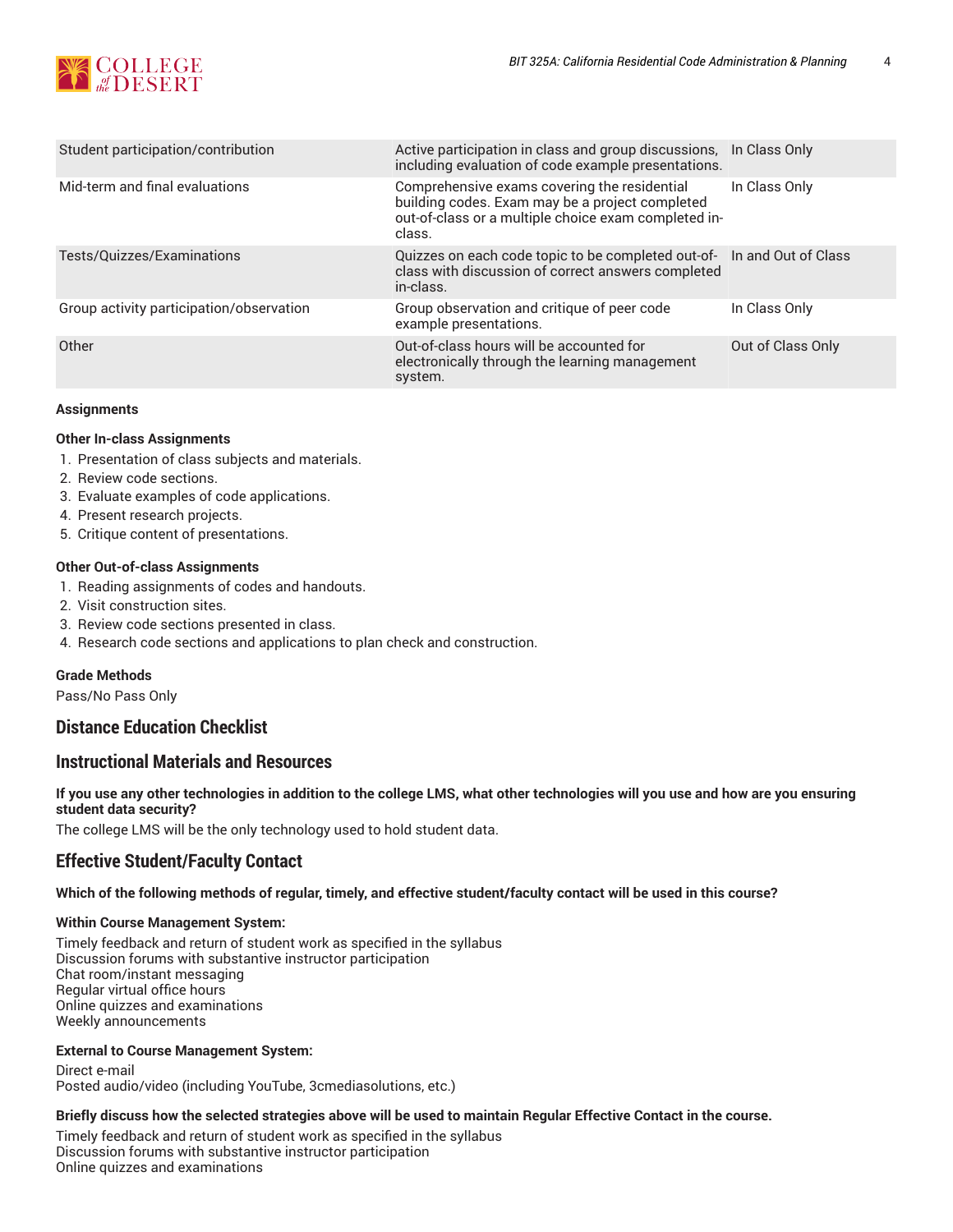

#### Weekly announcements

**If interacting with students outside the LMS, explain how additional interactions with students outside the LMS will enhance student learning.**

Direct e-mail

# **Other Information**

#### Provide any other relevant information that will help the Curriculum Committee assess the viability of offering this course in an online **or hybrid modality.**

Course introduces students to the online California Building Codes which they will need to read and reference online throughout careers in the construction industry.

# **MIS Course Data**

**CIP Code** 46.0403 - Building/Home/Construction Inspection/Inspector.

**TOP Code** 095720 - Construction Inspection

**SAM Code** C - Clearly Occupational

**Basic Skills Status** Not Basic Skills

**Prior College Level** Not applicable

**Cooperative Work Experience** Not a Coop Course

**Course Classification Status** Other Non-credit Enhanced Funding

**Approved Special Class** Not special class

**Noncredit Category** Short-Term Vocational

**Funding Agency Category** Not Applicable

**Program Status** Program Applicable

**Transfer Status** Not transferable

**Allow Audit** No

**Repeatability** Yes

**Repeatability Limit** NC **Repeat Type** Noncredit